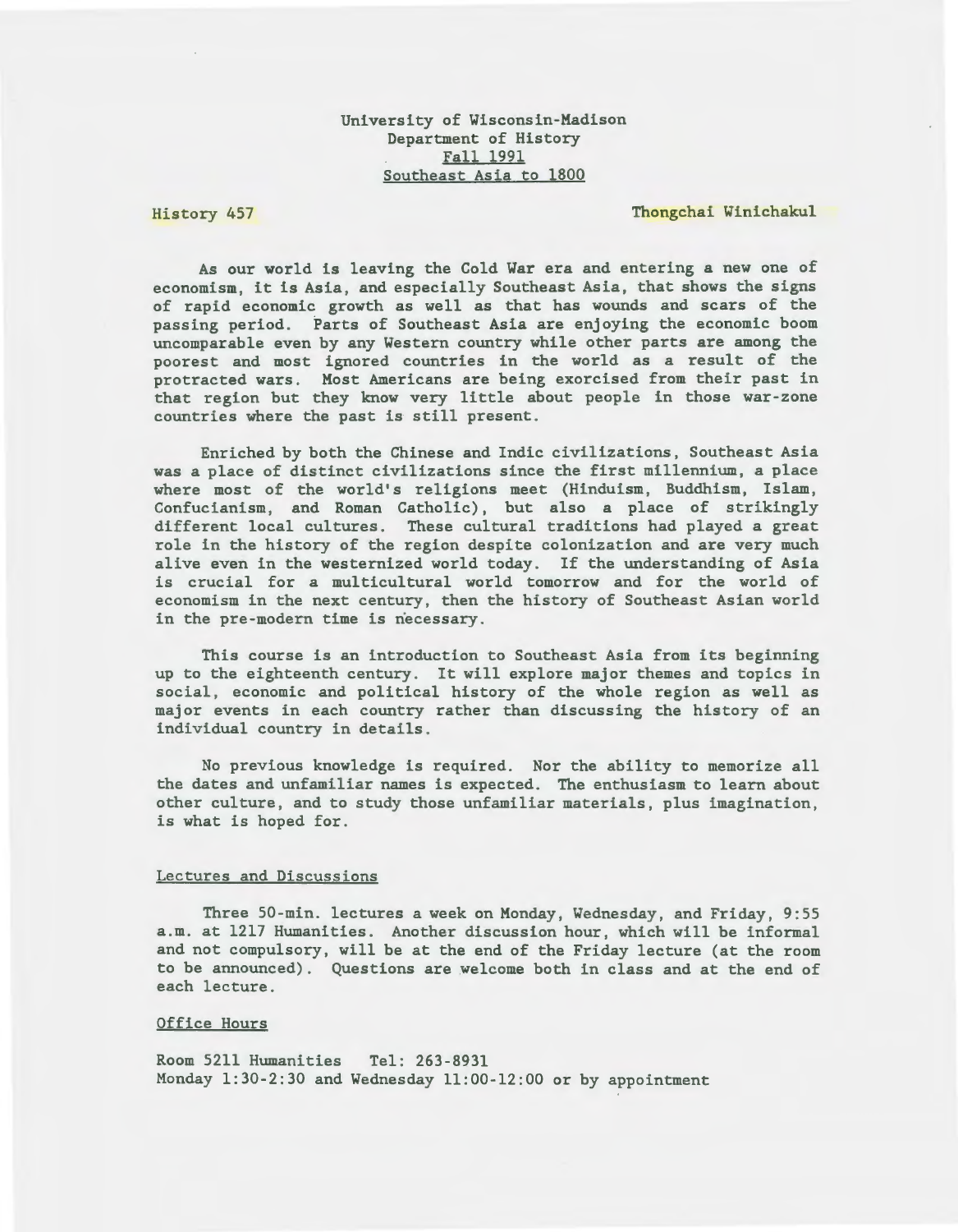# Grading :

# Undergraduate

- 1. Mid-term exam on Week 7 or 8 (the exact date to be announced in advance) -- 20%.
- 2 . A 2,500 word research essay with notes and references at the end of the essay. Due Fri. Nov.  $29 - 50\%$ .
- 3. Final exam (see the Time-table)  $-30\%$ .

## **Graduate**

- 1. A review of literature on a particular topic. Maximum 2,000 words. due Fri. Oct. 18 -- 20%.
- 2. A 5 , 000 word research essay with notes and references . Due Fri . Nov. 29 --  $50\%$ .
- 3. Final exam -- 30%.
- [All due dates are non-negotiable]

#### Note on Reading Materials:

There is no single text for the diversity of southeast Asia, although students will find those books listed in Basic Readings I very useful in this class and as general references in a further study of Southeast Asian history. Some are available in the University Bookstore.

Basic Readings I are books on Southeast Asian history in general. The first two are about pre-modern history. All are in the Reserve Book Room in the College Library. Whenever a book in Basic Reading I is required for a particular week but cannot be found in the Reserve, students should study another one in Basic Readings I, finding the chapter(s) or pages covering the content of that week, as the substitute to the required one.

Basic Readings II are books on the general history of each country in Southeast Asia. Students can consult these books for the interest in a particular country, but in less details and depth than those studies on a specific topic. In addition, these Basic Readings II usually have rich bibliographies on individual countries.

Required Readings are materials (about 100 pp/week) students should read before the lectures each week.

Supplementary Readings are those studies in more details and depth on a specific topic. To write a literature review or a research essay, these materials will be helpful and will be good sources for further references .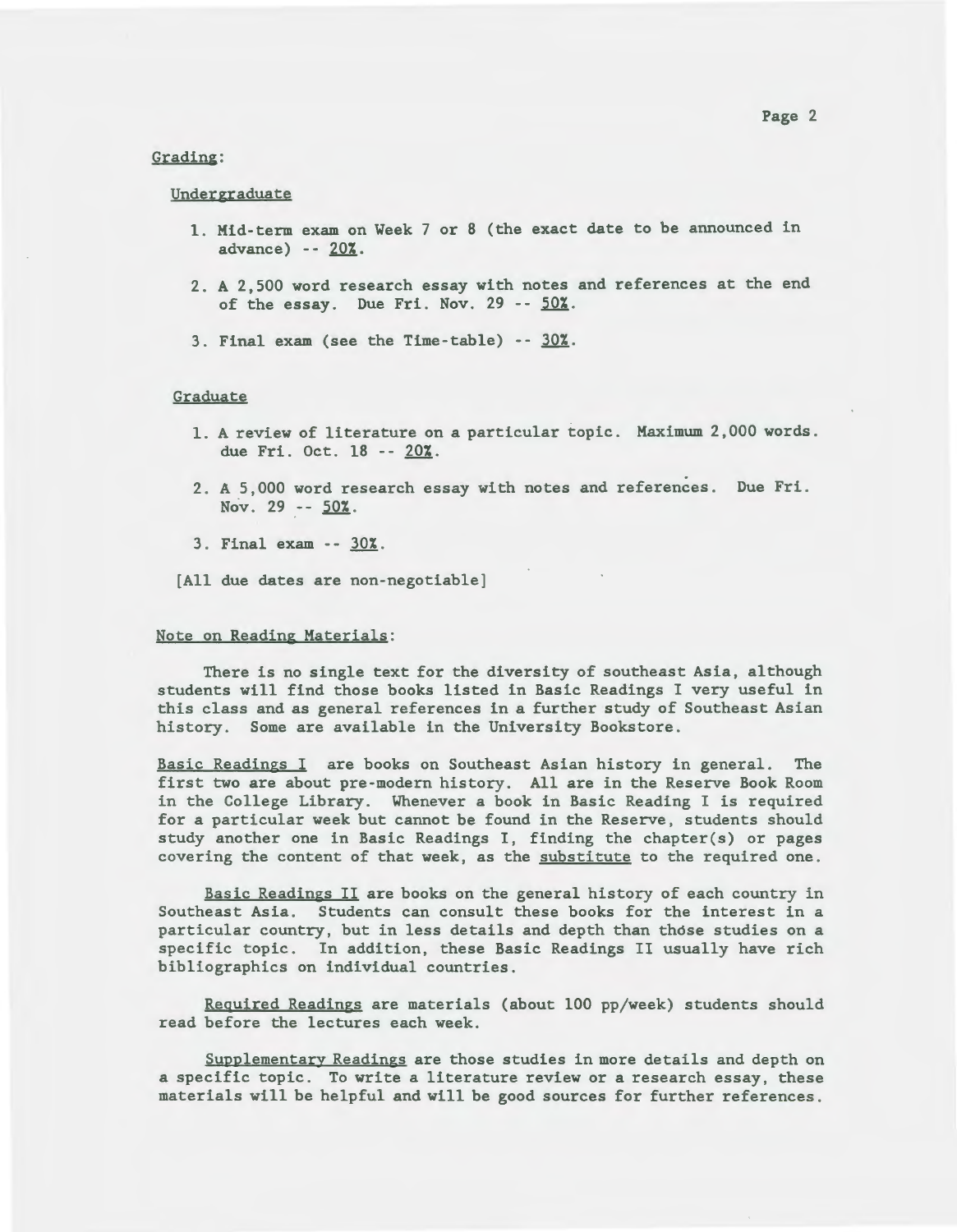### Basic Readings I

|                               | Coedes George. The Indianized States of Southeast Asia.     |
|-------------------------------|-------------------------------------------------------------|
| The Making of Southeast Asia. |                                                             |
|                               | Hall, D.G.E. History of Southeast Asia.                     |
|                               | Cady, John F. Southeast Asia: Its Historical Development.   |
|                               | Walters, O.W. History Culture and Region in Southeast Asian |
| Perspective.                  |                                                             |

#### Basic Readings II

Harvey, G.E. History of Burma. Wyatt, David K. Thailand: A Short History. Chandler, David P. A History of Cambodia. Buttinger, Joseph. The Smaller Dragon: A Political History of Vietnam. Legge, J.D. Indonesia. Andaya, Barbara and Leonard, A History of Malaysia Cushner, Nicholas. Spain in the Philippines

Week 1 (Starts Sept. 4): Introduction

1. What is Southeast Asia? 2. Diversity and Similarity

· (No required reading)

Week 2 (Sept. 9): Prehistory

1. Early Settlements

2. Migrations

Required:

Coedes, G. The Making of Southeast Asia. pp. 10-33 Higham, Charles. The Archaeology of Mainland of Southeast Asia: From 10,000 B.C. to the Fall of Angkor. ch. 4 Bronson, Bennet. "The Late Prehistory and Early History of Central Thailand with Special Reference to Chansen" . in Early Southeast Asia: Essays in Archaeology. History and Historical Geography eds. R.B. Smith and W. Watson pp. 315-36.

Supplementary

Smith, R.B. and Watson, W. Early South East Asia. (see above) pp. 9-14 Solheim, Wilhelm G. II. "The New Look of Southeast Asian Prehistory" Journal of the Siam Society 60: 1, (1972) pp. 1- 20 Pelzer, Karl J. Pioneer Settlement in the Asiastic Tropics: Studies in Land Utilization and Agricultural Colonization in Southeast Asia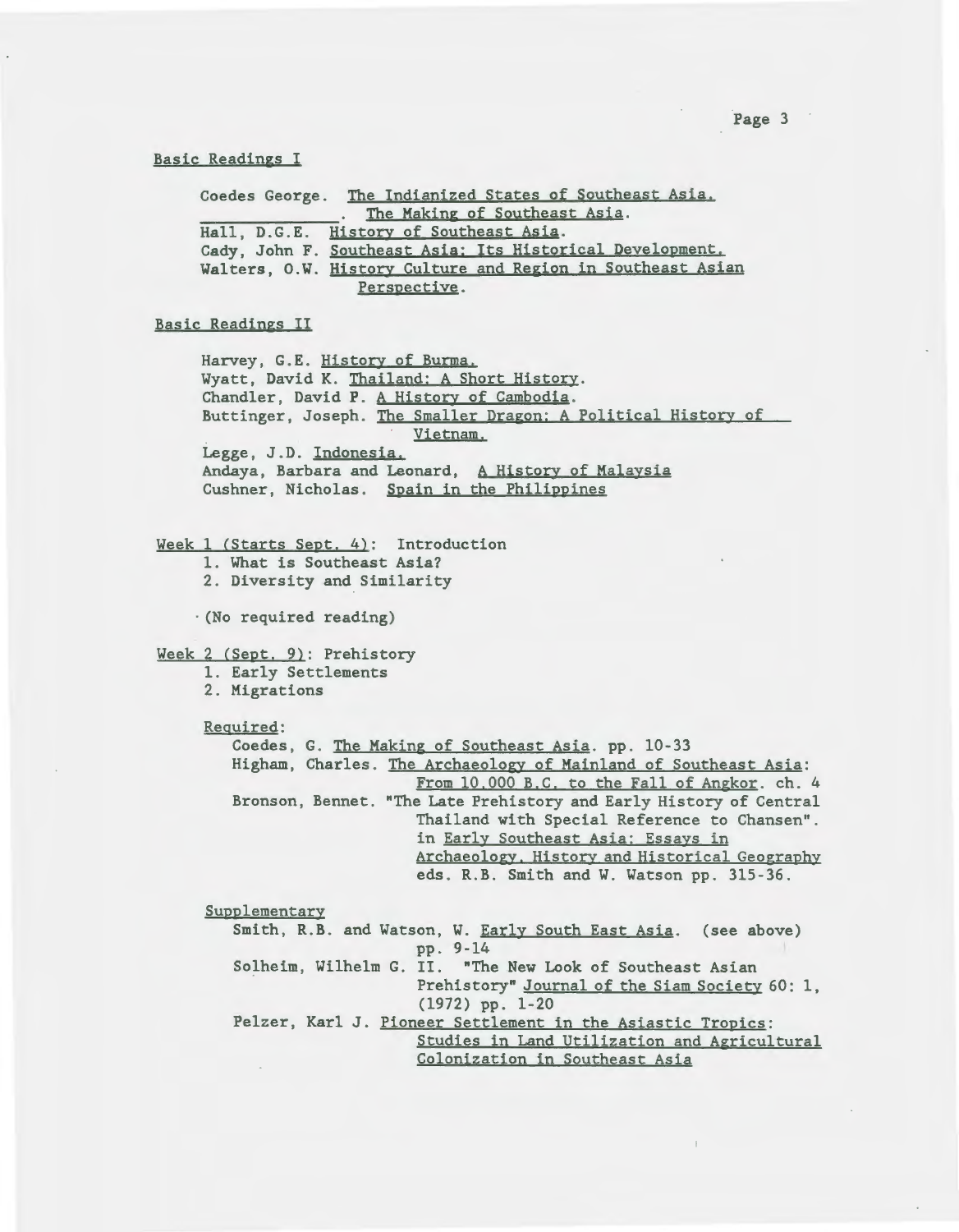Week 3 (Sept 16) Early States (Protohistory): The First Millennium

1. Southeast as a Region 2. Early States

Required

Wolters, O.W. History. Culture and Region in Southeast Asian Perspective. pp. 34-44 Coedes, G. The Indianized States of Southeast Asia. pp. 36-109.

. The Making of Southeast Asia. pp. 39-49

Supplementary Higham, Charles. The Archaeology of Mainland Southeast Asia. ch . 5 Luce, G.H. "The Ancient Pyu" in The Burma Research Society: 50th Anniversary Publication, v. 2. pp. 307-321; also in Journal of the Burma Research Society [JBRS] 27, (1937) pp . 239 - 253 . Luce, G.H. "Old Kyause and the Coming of the Burmans." JBRS. 42:1, (1959) , pp. 75-109 Wales, H.G. Quaritch. Dvaravati: The Earliest Kingdom of Siam Srisakra Vallibhotama. "Political and Cultural Continuities at Dvaravati Sites" in Southeast Asia in the 9th to 14th Century David Marr and Milner eds., pp. 229-238. Walters, O.W. Early Indonesian Commerce: A Study of the Origins of Srivijaya" esp. ch. 2, 4, 5, 11, 12, 13. Hall, Kenneth R. "State and Statecraft in Early Srivijaya" in Explorations in Early Southeast Asian History: The Origins of Southeast Asian Statecraft. eds. K.R. Hall and J.K. Whitmore pp. 61-106 Ronald, c.y. "The Geographical Habitat of Historical Settlement in Mainland South East Asia" in Smith and Watson eds. Early Southeast Asia. pp. 262-272 Bronson, Bennet "The Archaeology of Sumatra and the Problems of Srivijaya" in Smith and Watson eds. Early South East Asia. pp. 394-405 Taylor, Keith W. The Birth of Vietnam

Week 4 (Sept. 23) Indianization and Formation of States

1 . Formation of States: economic and religious factors

2. Indianization vs. Localization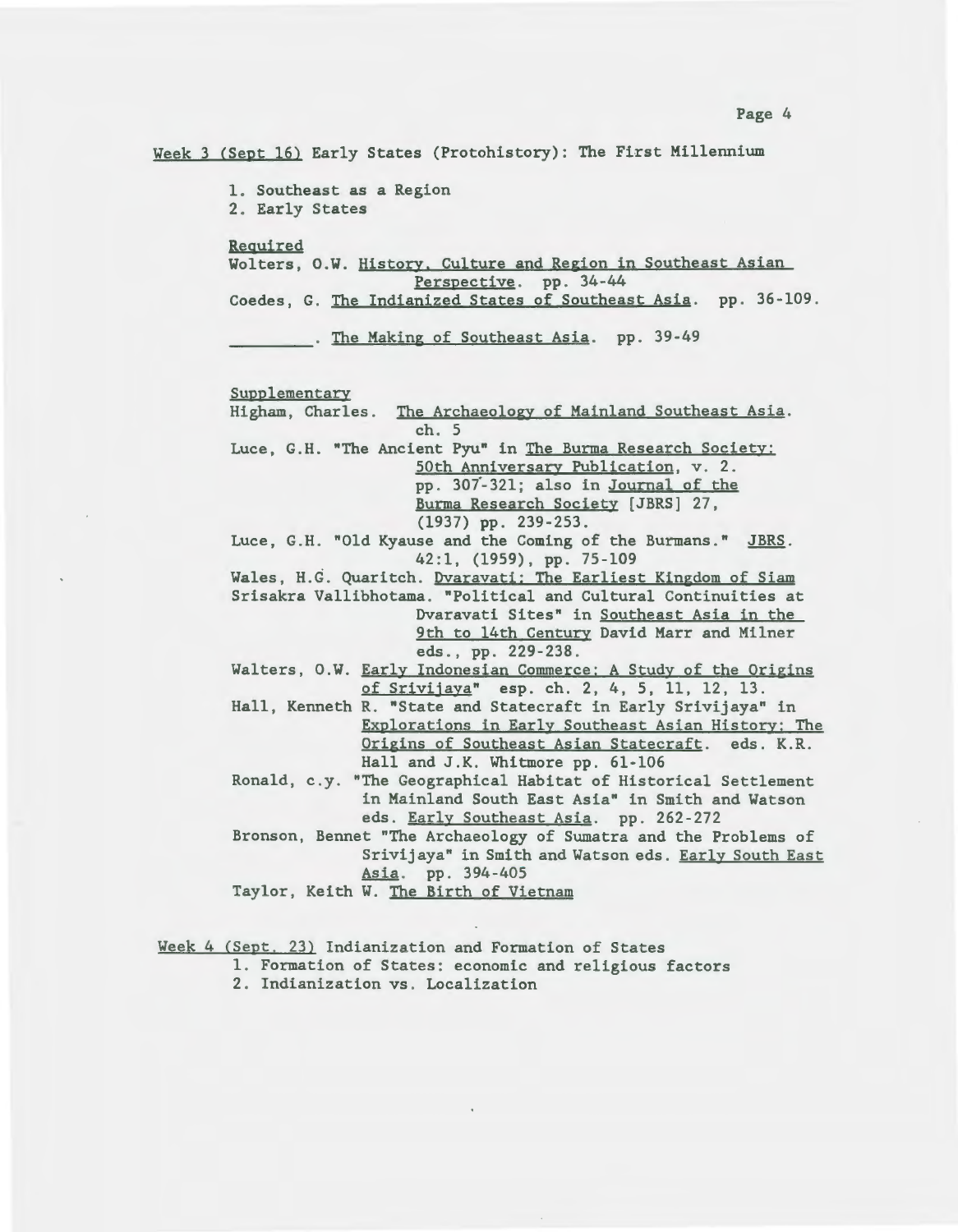Required Hall, Kenneth R. Maritime Trade and State Development in Early Southeast Asia. pp. 1-25 Kulke, Hermann, "The Early and Imperial Kingdoms in Southeast Asia History" in D. Marr and A.C. Milner (eds.) Southeast Asia in the 9th to 14th Century. pp. 1-22 Coedes, G. The Indianized States of Southeast Asia, pp. 14-35 Wolters, O.W. History. Cultures and Region in Southeast Asian Perspective, pp. 45-68. Mabbett, I.W. "The Indianization of Southeast Asia: Reflections on the Historical Sources." Journal of Southeast Asian Studies 8:2 (1977), pp. 143-161 Supplementary Luce, G.H. "Economic Life of the Early Burman" JBRS 30 (1940) pp . 283 - 335 Ishii, Yoneo (ed.) Thailand: A Rice-Growing Society, pp. 3-39 Geertz, Clifford, Agricultural Involution pp. 12-37 Hall, K.R. Maritime Trade and State Development in Early Southeast Asia, pp. 48-168 Smith and Watson eds. Early South East Asia. part II. See articles by A.H. Christie, Paul Wheatley, J.M. Jacob, R.B. Smith and Claude Jacques. Mabbett, I.W. "Indianization of Southeast Asia: Reflections on Pre-historic Sources" Journal of Southeast Asian Studies. 8:1 (1977) pp. 1-14 Wolters , O.W. "Khemer 'Hinduism' in the Seventh Century" in Smith and Watson eds. Early Southeast Asia, pp . 427 -442 Shorto, H.L. "the Dewatu Sotapan: A Mon Prototype of the 37 Nats" Bulletin of the School of Oriental and African Studies 30, 1967, pp. 127-141 Wales, H.G. Quaritch The Universe Around Them: Cosmology and Cosmic Renewal in Indianized Southeast Asia Week 5 (Sept. 30) Classical States (10th-13th c.) 1. Pagan 2. Angkor 3 . Namviet to Vietnam 4. Srivijaya and Java Required Coedes, G. The Indianized States of Southeast Asia pp. 110-188 Coedes, G. The Making of Southeast Asia pp. 73-87 Supplementary Harvey, G.E. History of Burma ch. 2 (pp. 21-70) Aung-Thwin, Michael. Pagan: The Origins of Modern Burma part III (pp. 71-166) Luce, G.H. Old Burma, Early Pagan 3 vols. Pe Maung Tin. "Women in the Inscriptions of Pagan" JBRS 25:1

(1935) pp. 149-159

Page 5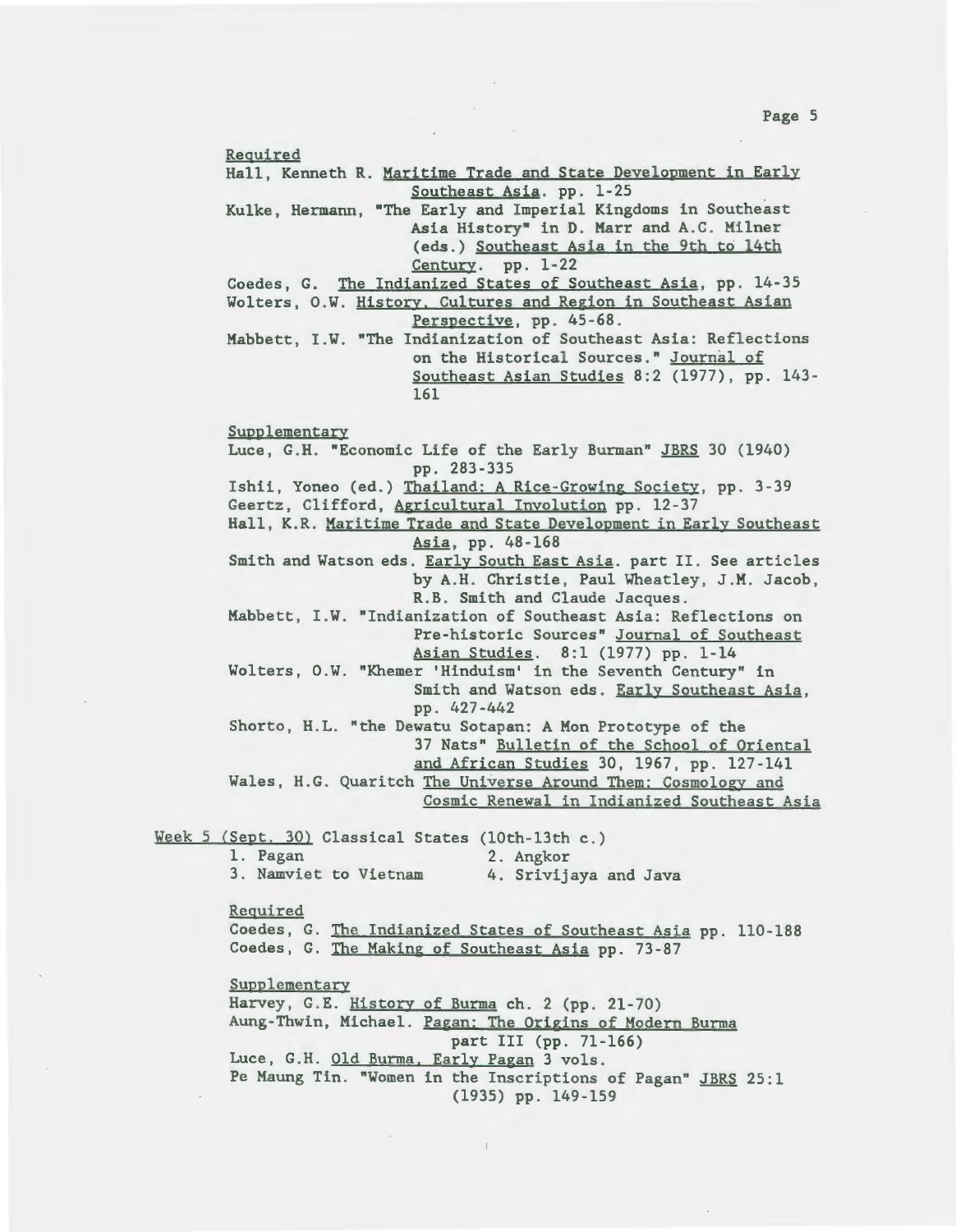Than Tun. "Social Life in burma, 1044-1287" JBRS. 51:1-2 (1958) pp. 37-41 Coedes, George. Angkor: An Introduction Groslier, B. P. Angkor: Hommes et pierres Higham, Charles. The Archaeology of Mainland Southeast Asia pp. 321-55 Taylor, Keith. "The Rise of Dai Viet and the Establishment of Thang Long" in Hall and Whitmore. Explorations in Early Southeast Asian History. pp. 149-193. Hall and Whitmore, "Southeast Asian Trade and the Isthmian Struggle, 1000-1200 A.D." in Ibid. pp . 303-340 - Wolters, O.W. Early Indonesian Commerce ch. 14 pp. 229-254. Week 6 (Oct. 7) Power and Kingship 1. Cosmology, Macro/Microcosm 3 . Kingship Required 2. Symbolism as Power 4. Mandala or Galactic Polity Heine -Gedern, Robert V. Conceptions of State and Kingship in Southeast Asia. Wolters, O.W. History. Culture and Region in Southeast Asian Perspective pp. 1-33 . Anderson, Benedict "The Idea of Power in Javanese Culture" in Clair Holt ed. Culture and Politics in Indonesia. pp. 1-69. Supplementary Reynolds, Frank E. and Mani B., The Three Worlds According to King Ruang: A Thai Buddhist Cosmology, see introduction. Shorto, H.L. "The 32 Myos in the Medieval Mon Kingdom Bulletin of the School of Oriental and African Studies 26 (1963) pp. 572-91 . Geertz, Clifford. "Centers, Kings and Charisma: Reflections on the Symbolics of Power" in Culture and Its Creator. ed. J. Ben-David and T.N. Clark. pp. 150-71 [also in his book, Local Knowledge] Hall, K.R. "An Introductory Essay on Southeast Asian Statecraft in the Classical Period" in Hall and Whitmore eds. Explorations in Early Southeast Asian History, pp. 1-24. Errington, Shelly. "The Place of Regalia in Luwu" in Lorraine Gesick ed. Centers. Symbols and Hierarchies. pp. 194-241. Hanks, Lucien M. "Merit and Power in Their Social Order," American Anthropologist. 64 (1962)

pp. 1247-61.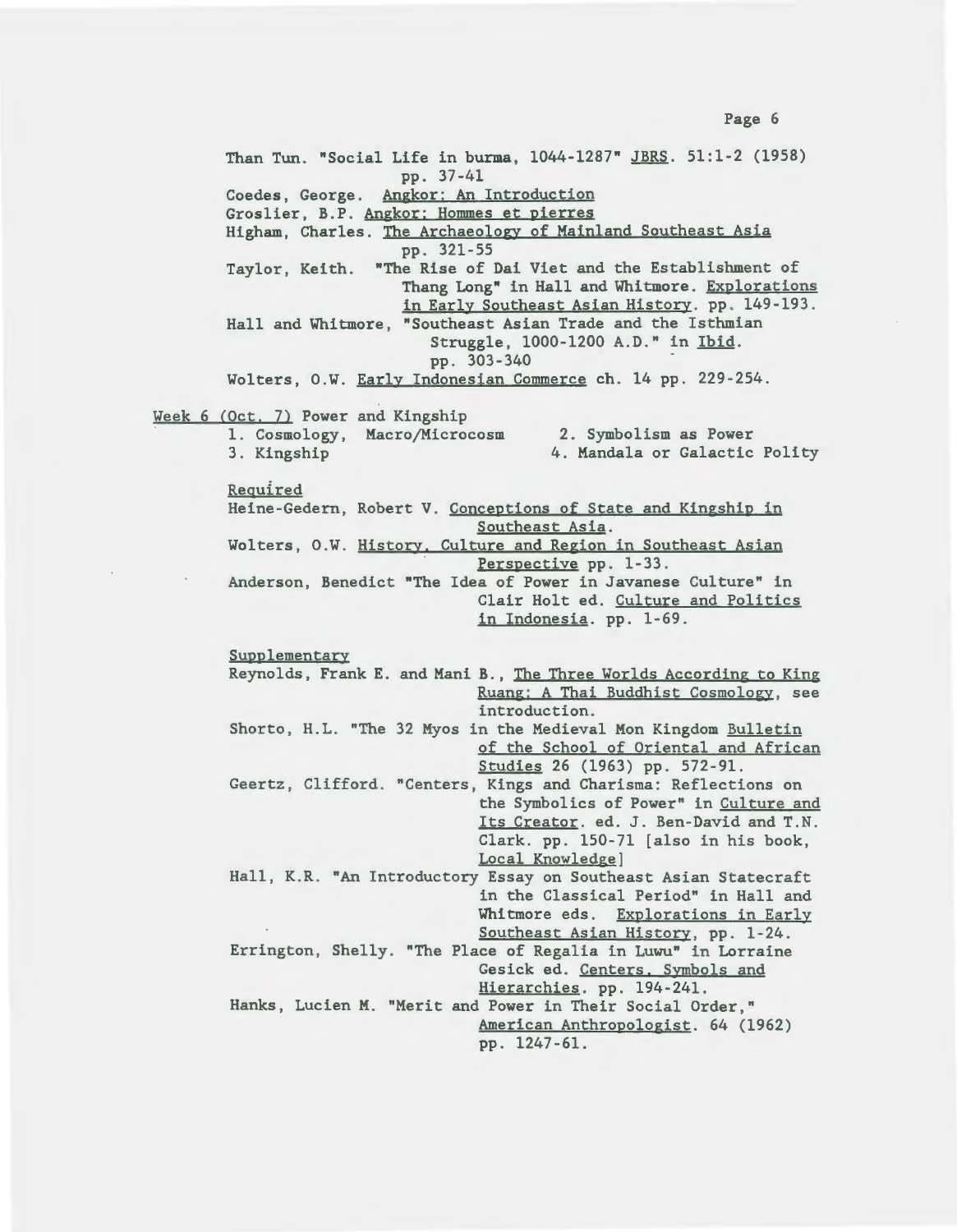Taylor, Keith. "Authority and Legitimacy in the llth century Vietnam" in Marr and A. C. Milner (eds . ) Southeast Asia in the 9th to 14th<br>Century. pp. 139-176. . "The Rise of Dai Viet..." (see week 5) Kulke, Hermann. The Devaraja Cult Mabbett, I.W. "Devaraja" Journal of Southeast Asian History 10:2 (1969) pp. 202-223 Aung-Thwin, Michael "Divinity, Spirit and Human: Conceptions of Classical Burmese Kingship" in L. Gesick. Centers. Symbols and Hierarchies: Essays on the Classical States of Southeast Asia. pp. 45-86. pagan: The Origins of Modern Burma. pp. 15-<br>68. ., "Kingship, the Sangha and Society in Pagan" in Hall and Whitmore eds. Explorations in Early Southeast Asian History. pp.  $205 - 256$ . Gesick, Lorraine "The Rise and Fall of King Taksin: A Drama of A Buddhist Kingship" in Gesick ed. Centers. Symbols and Hierarchies. pp. 87 - 105 . Tambiah, S.J. World Conqueror and World Renouncer. . "The Galactic Polity: The Structure of Traditional Kingdoms in Southeast Asia," Annals of the New York Academy of Sciences 293 (Jul. 1977) pp. 69-97. Shorto, H.L. "A Mon Genealogy of Kings: Observations on the Nidana Arambhakathor" in D.G.E. Hall ed. Historians of Southeast Asia. pp. 63-72. Kirsch, A. Thomas "Kinship, genealogical Claims and Societal Integration in Ancient Khmer Society: An Interpretation" in C. D. Cowan and O.W. Wolters (eds.) Southeast Asian History and Historiography pp. 190-202. Week 7 (Oct. 14) The Thirteenth Century Transition 1. The Declines of Classical States 2. The Mongol Invasion 3 . Religions and the Rise of New Powers Required Coedes, G. The Indianized States of Southeast Asia pp. 180-234 . The Making of Southeast Asia pp. 121-134. Supplementary Aung-Thwin, Michael Pagan. pp. 169-189. Bennet, p. "The Fall of Pagan" in Conference under the Tamarind Tree: Three Essays in Burmese History. Chandler, David P. A History of Cambodia. pp. 55-75. Wolters, O.W. The Fall of Srivijaya in Malay History. ch. 1-5.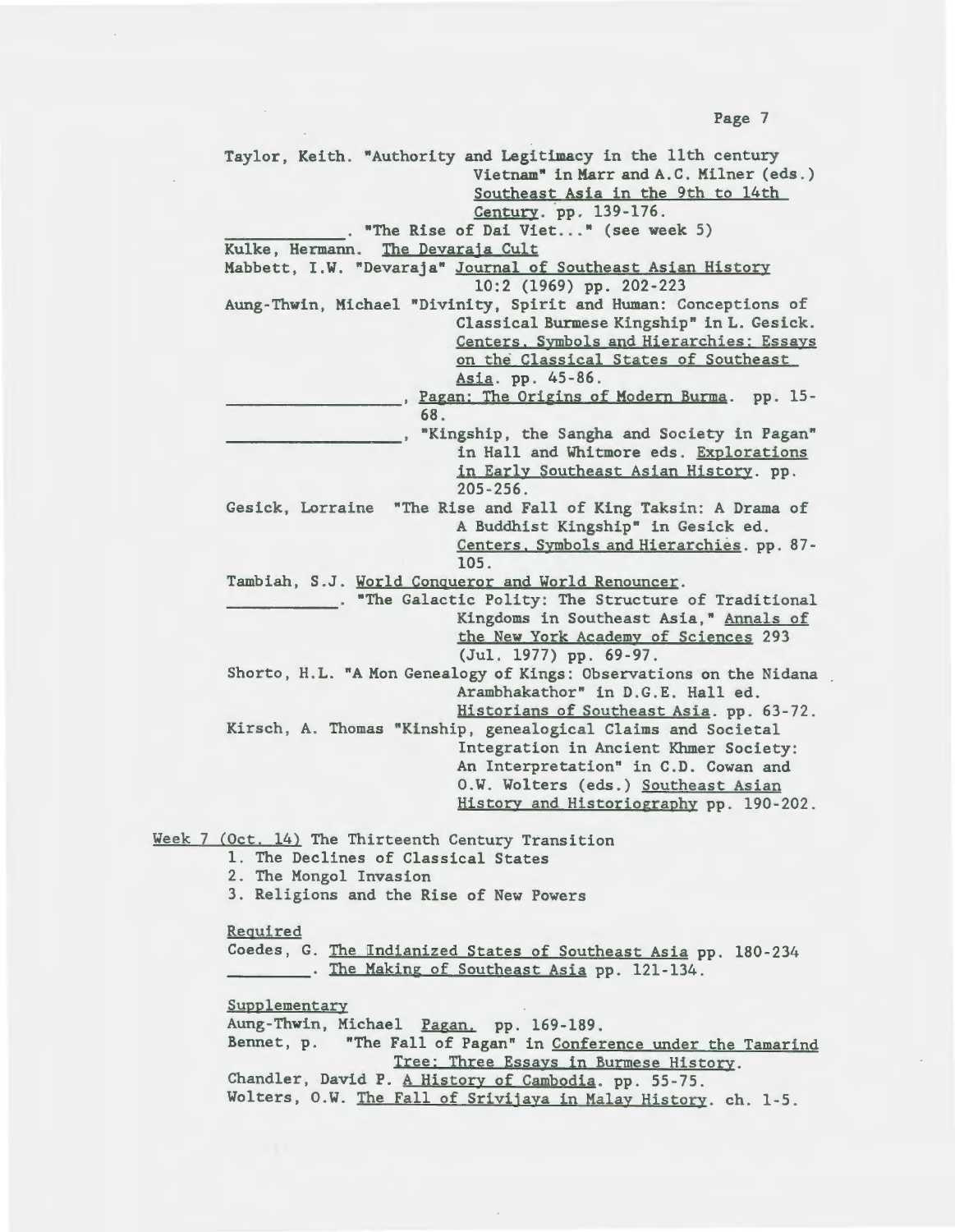Hall, K.R. Maritime Trade and State Development in Early Southeast Asia. pp. 194-231. Kasetsiri, Charnvit. The Rise of Ayndhya. ch. 3-4 (pp. 30-75). Wyatt, David K. Thailand: A Short History pp. 38-53. Week 8 (Oct. 21) Premodern Kingdoms (14th-15th c.) Consolidation of Power in the Mainland Sukhothai, Ayudhya, LanSang, Lanna, Ava (Shan), Taungoo , Annam. Required Coedes, A. The Making of Southeast Asia pp. 137-230 (Hall, D.G.E. History of South East Asia. pp. 158-189) Supplementary Wyatt, David K. Thailand: A Short History. pp. 52-85 Kasetsiri, Charnvit. The Rise of Ayndhya. ch. 7 pp. 119-147. Griswold, A.B. and Prasert na Nagara, "A Fifteenth-Century Siamese Historical Poem" in C. D. Cowan and O.W. Wolters ed. Southeast Asian History and Historiography pp. 123-163. Harvey, G.E. History of Burma. ch. 3, pp. 71-125. Buttinger, Joseph. The Smaller Dragon ch. 3 pp. 129-176. Cotter, Michael G. "Towards a Social History of the Vietnamese Southward Movement. Journal of Southeast Asian History. 9:1 (1968) pp. 12-34. Week 9 (Oct. 28) Islam and the Archipelago 1. Majapalist 2. Muslim Malacca 3. The Islamic Entrepots in the Archipelago Required Hall, D.G.E. History of Southeast Asia. pp. 190-204, 255-89. Cady, J.F. Southeast Asia. ch. 8, pp. 152-171. Andaya, Barbara and Leonard History of Malaysia. pp. 31-55. Supplementary Legge, John D. Indonesia. ch. 3 pp. 49-70. Cowan, C.D. "Continuity and Change in International History of Maritime Southeast Asia." Journal of Southeast Asian History. 9:1 (1968) pp. 1-11. Wolters, O.W. The Fall of Srivijaya. pp. 77-127, 154-180. Pigeaud, Theodore and H.J. de Graaf. Islamic States in Java 1500-1700. Reid, Anthony and Castles, Lance (eds.) Pre-colonial State Systems in Southeast Asia: The Malay Peninsula. Sumatra, Bali-Lombok. South Celebes. Ricklefs, M.C. A History of Modern Indonesia c. 1300 to the Present. Aveling, Harry ed. The Development of Indonesian Society from the Coming of Islam to the Present Day.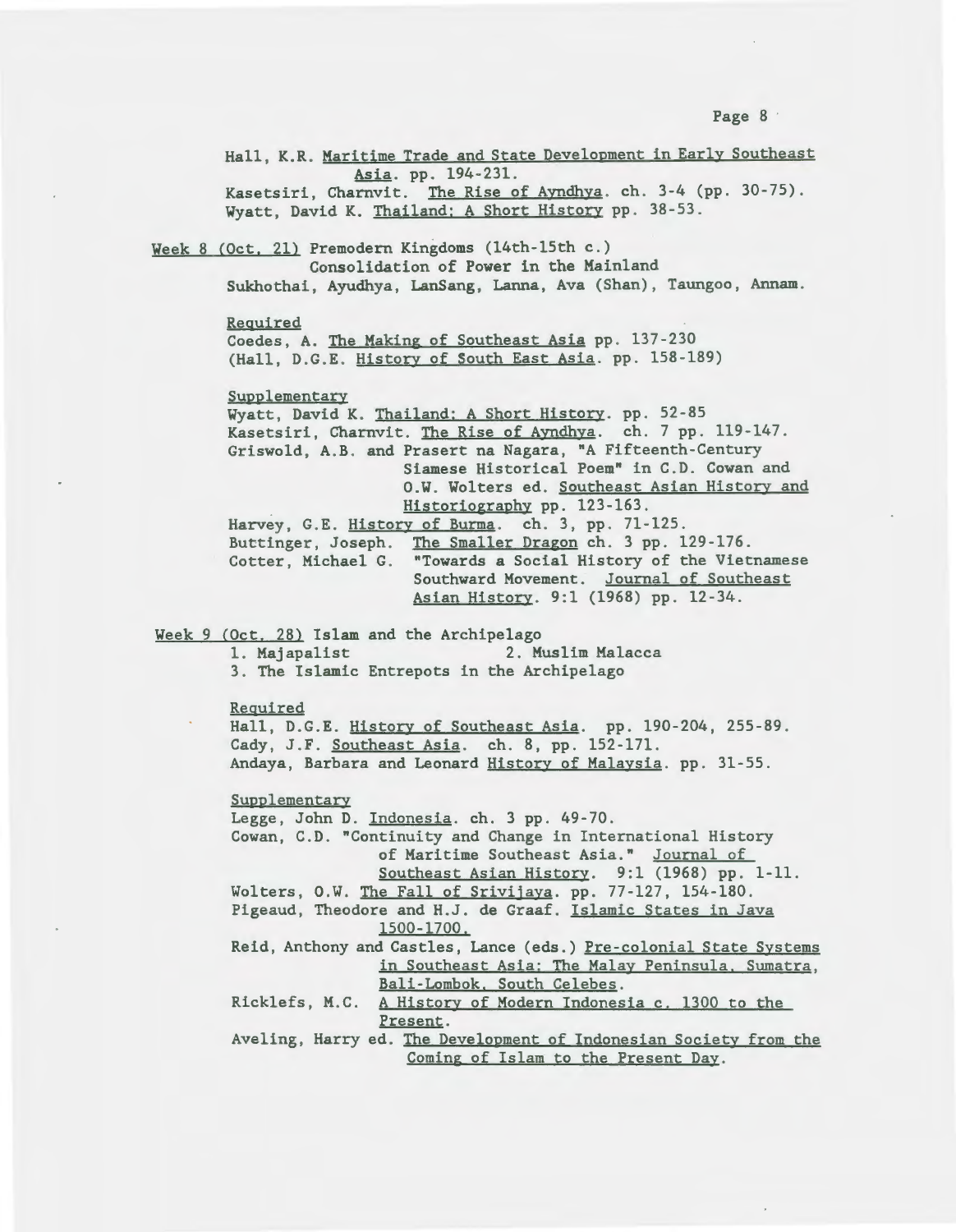Brissenden, R. "Patterns of Trade and Maritime Society Before the Coming of the Europeans" in Elaine McKay ed. Studies in Indonesian History . Week 10 (Nov. 4) Premodern States and Societies 1. Economics - entrepots, inland states 2. Social Order and Hierarchies: - Negara, Patron-client, Slavery and Bondage . 3. State Mechanism: - Control of Manpower, Internal Rivalries. Required Reid, Anthony. Southeast Asia in the Age of Commerce 1450-1680, **Supplementary** Vol. 1 The Lands Below the Winds. see pp. 11 - 31 , 90 -107, 127-172, 201 - 225, 229 - 235 . Reid, Anthony "Trade and State Power in 16th and 17th Century Southeast Asia" Proceedings Seventh IAHA  $Conference$ , vol. 1, pp. 391-419. Hall, K.R. Maritime Trade and State Development in Early Southeast Asia. ch. 9 pp. 232-260. Geertz, Clifford Agricultural Involution. pp. 38-46 Lieberman, Victor B. Burmese Administrative Cycles: Anarchy and Conquest c. 1580-1760. pp. 15-32, 63 -198 . Moertono, Soemarsaial. State and Statecraft in Old Java; A Study of the Later Mataram Period, 16th to 19th Century. Geertz, Clifford. Negara: The Theatre State in Nineteenth-Century Bali. Aung-Thwin, Michael. "Divinity, Spirit, and Human... (see week 6) Errington, Shelly. "The Place of Regalia in Luwu" (see week 6). Reynolds, Craig J. "Buddhist Cosmography in Thai History, With Special Reference to Nineteenth Century Culture Change" Journal of Asian Studies 35 (1976) pp. 203-220 . Reynolds, Frank E. and Mari B. Three Words (see week 6), intro . Reynolds , Frank E. "Rituals and Social Hierarchies: An Aspect of Traditional Religion in Buddhist Law," History of Religions 9, (1969), pp. 78-89 . Hanks, Lucien M. "The Thai Social Order as Entourage and Circle in G. William Skinner and A. Thomas Kirsch (eds.) Change and Persistence in Thai Society pp. 197-218. Akin Rabibhadana "Clientship and Class Structure in the Early Bangkok Period," in Ibid. pp. 93-124 . . The Organization of Thai Society in the Early Bangkok Period, 1782-1873 ;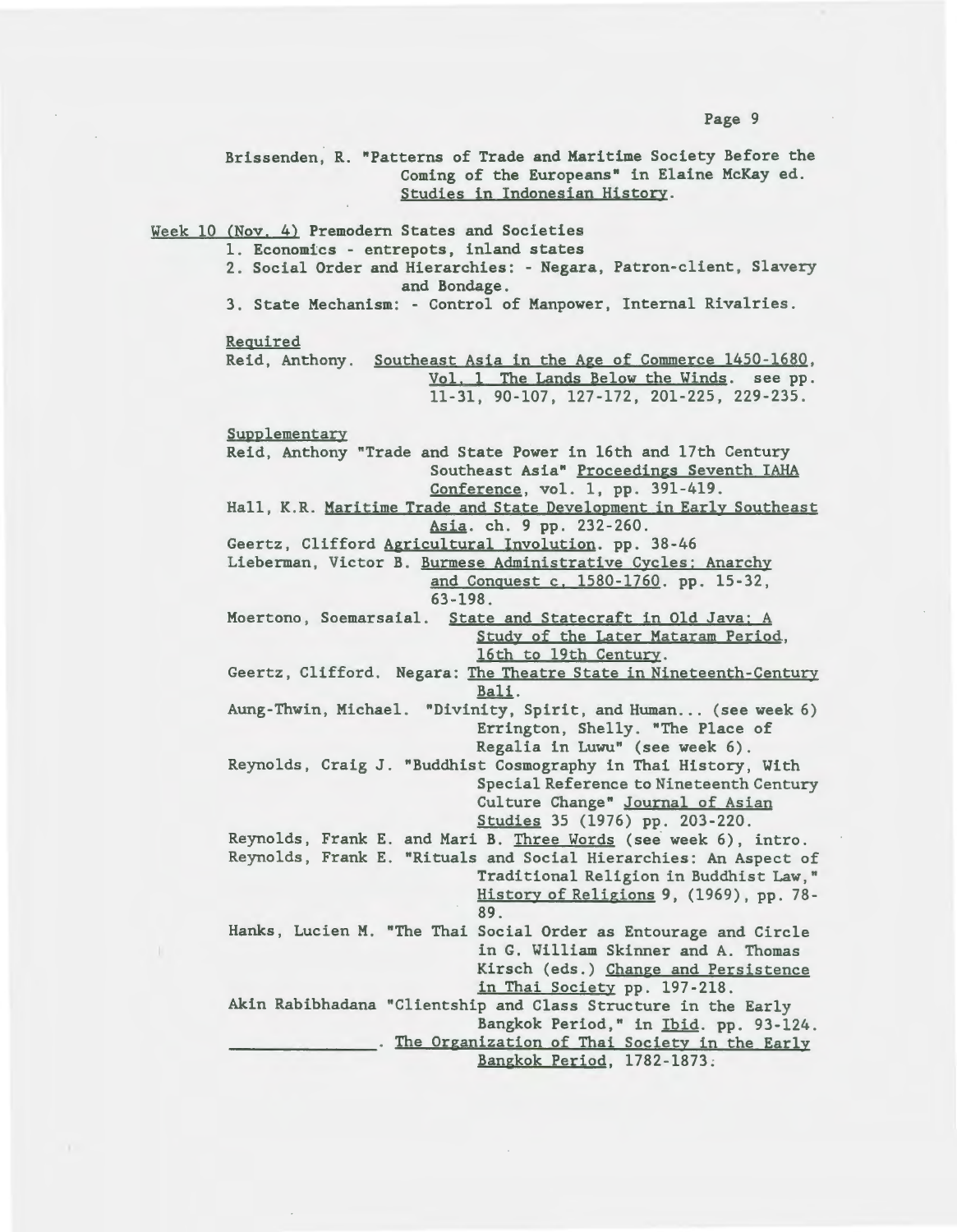Manguin, Pierre "Shipshape Societies: Boat Symbolism and Political Systems in Insular Southeast Asia," in D. Marr and A.C. Milner (eds.) Southeast Asia 9th to 14th century. pp. 187-214. Mendelson, E.M. Sangha and State in Burma . Aung-Thwin, Michael. "The Role of Sasana Reform in Burmese History: Economic Dimensions of a Religious Purification" Journal of Asian Studies 38 : 4 (1979) pp. 671-88 . Lieberman, Victor B. "The Political Significance of Religious Wealth in Burmese History: Some Further Thoughts" Journal of Asian Studies 39:4 (1980) pp. 753-69 . Aung-Thwin, Michael "A Reply to Lieberman" JAS 40, 1 (1980) pp. 87-90. Wales, H.G. Quaritch. Ancient Siamese Government and Administration. Reid, Anthony (ed.) Slavery. Bondage and Dependency in Southeast Asia see articles by A. Reid, pp. 1-43 and 156-181 and by others on individual countries. Popkin, Samuel L. The Rational Peasant: The Political Economy of Rural Society in Vietnam. Keyes , Charles F. "Millenialism, Theravada Buddhism and Thai Society" Journal of Asian Studies 36:2 (1977) pp . 283-302 . Week 11 (Nov. 11) The 16th-18th c. Mainland: Battle for Supremacy 1. Politics of the Overlordship 2. Politics of Tributaries. Required Hall, D.G.E. History of South East Asia ch. 13, 19, 21-24. (Cady, J.F. Southeast Asia pp. 190-194, 260-302) Supplementary Wyatt, David K. Thailand: A Short History pp. 86-138 Phraison Salarak, Phra (U Aung Thein) "Intercourse between Siam and Burma as Recorded in the "Royal Autograph Edition of the History of Siam" Journal of the Burma Research Society 25:2 (1935) pp . 49-108; 28:2 (1938) pp. 109-76 and 28:3 (1938) p. 232. Harvey, G.E. History of Burma ch. 6 pp. 151-216. Lieberman, Victor B. "Ethnic Politics in Eighteenth-Century Burma" Modern Asian Studies 12:3 (1978) pp. 455-482. Chandler, David P. History of Cambodia. ch. 5 pp. 77-98. Andaya, Barbara and Leonard. History of Malaysia pp. 62-68, 106- 108. Bonney, R. Kedah 1771-1821: The Search for Security and Independence.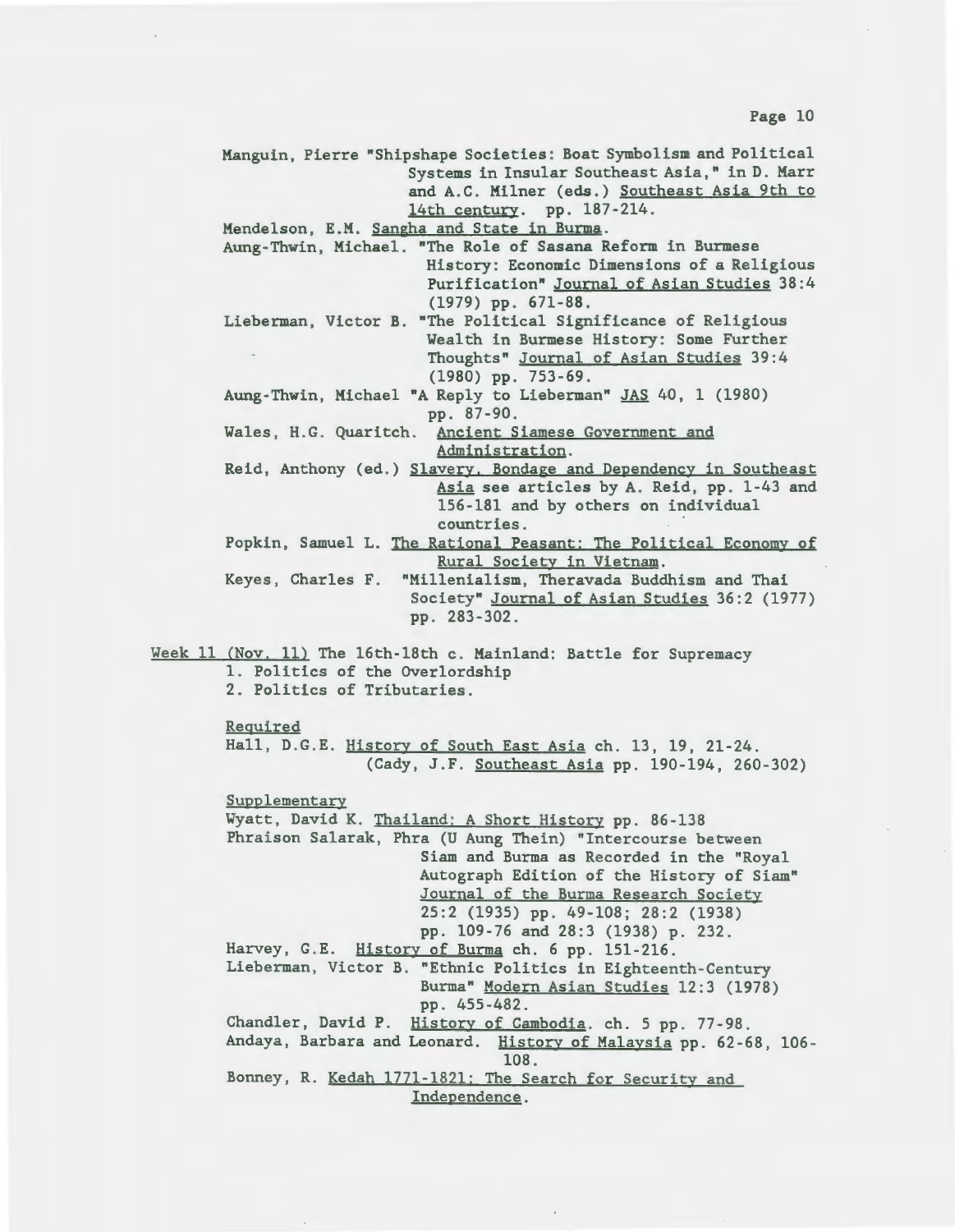Mangrai, Sao Saimong. The Shan States and British Annexation. Week  $12$  (Nov. 18) The Coming of the West  $(I)$ 1. The Coming of the West 2. Portuguese Malacca 3. Spain and the Philippines Required Hall, D.G.E. History of South East Asia, ch. 11, 12, 17. Cady, J.F. Southeast Asia ch. 9, 11. Supplementary (See also week 13) Reid, A. "Trade and the Problem of Royal Power in Aceh Three Stages c. 1550-1700" in A. Reid and L. Castles (eds.) Pre-colonial State Systems. (see week 9) Andaya, Barbara and Leonard, History of Malaysia pp. 55-62, 76-113. Meilink-Roelofsz, M.A.P. Asian Trade and European Influence in the Archipelago between 1500 and about 1630. Boxer, C.R. The Portuguese Seaborne Empire 1415-1825 Asian Potentates and European Artillery in the 16th- 18th centuries" Journal of the Malaysian Branch of the Royal Asiastic Society 38:2 (1968) pp . 156 -172. Smith, George V. The Dutch in Seventeenth-Century Thailand . Princes, Nobles and Traders: Ethnicity and Economic Activity in Seventeenth Century Thailand" Contributions to Asian Studies 15  $(1980)$  pp. 6-14. Hall, D.G.E. Early English Intercourse with Burma 1587-1743. Lieberman, Victor B. "Europeans, Trade, and the Unification of Burma c. 1540-1620" Orien Extremes 27:2 (1980) pp . 203 - 26 . Van Leur, J.C. The Indonesian Trade and Society pp. 159-245. Week  $13$  (Nov. 25) The Coming of the West (II) 4 . European Rivalries in Southeast Asian Arena 5 . The Dutch V.O.C. and the Island States Required Cady, J.F. Southeast Asia ch. 10 Hall, D.G.E. History of South East Asia ch. 15, 16 Geertz, Clifford. Agricultural Involution ch. 4. Supplementary (see also week 12) Van Leur, J.C. Indonesian Trade and Society pp. 159-245. Legge, J.D. Indonesia ch. 4. Aveling, Harry (ed.) The Development of Indonesian Society from the Coming of Islam to the Present Day.